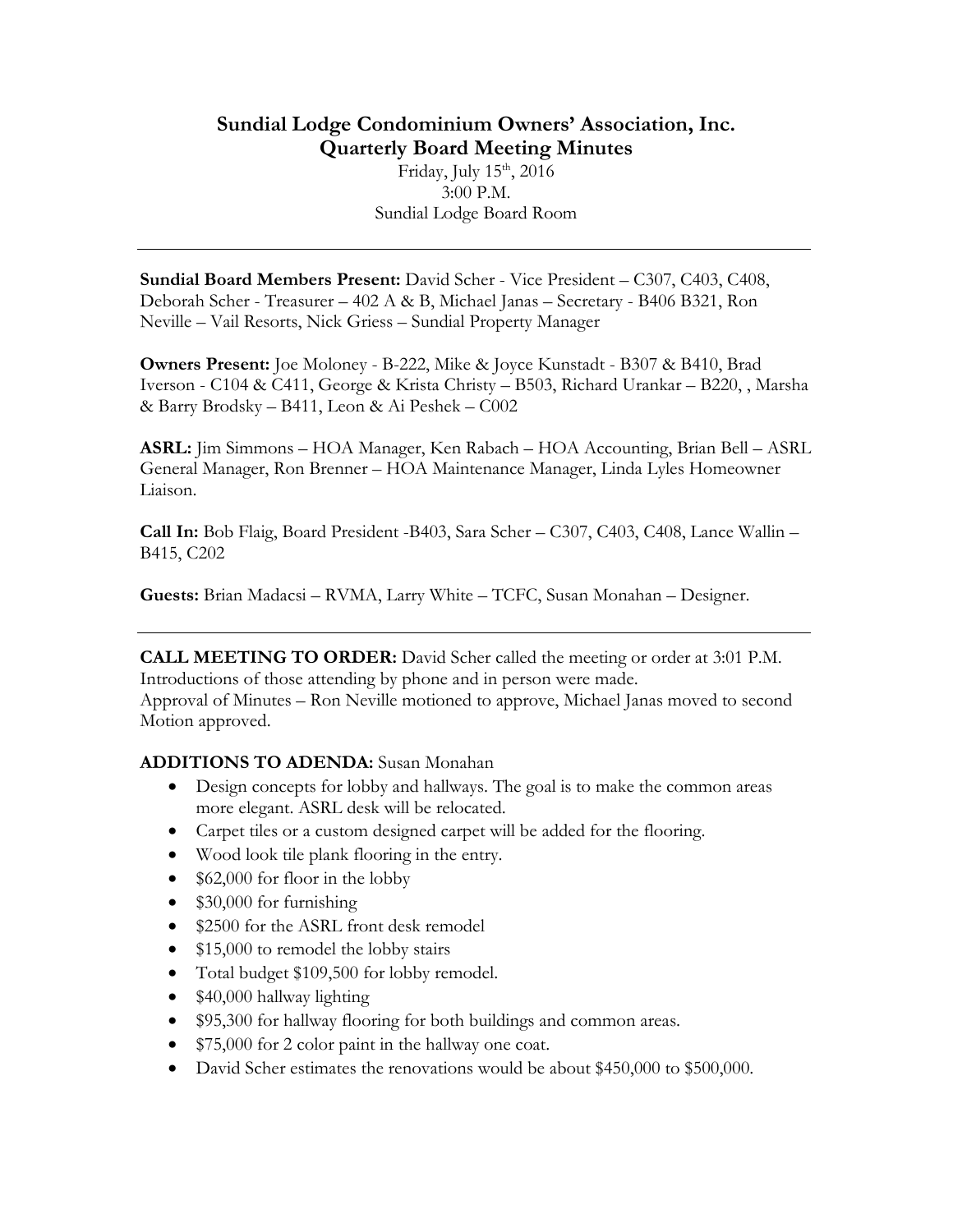• Assessments could be applied to pay for the project at \$2000 - \$3000 per room or increasing fees.

### **RVMA UPDATE:** Ron Neville

- Golf Course Updates: New bathrooms, snack hut and golf holes.
- 2 New hotels coming out of the ground and a conference centers adjacent to Hole # 1.
- RVMA stands for the Resort Village Master Association. Larry White will expand on the resort development.
- Vail Resorts and mountain improvements. This summers projects were spent improving existing lifts. Services will be improved on the mountain.
- Cell service will be improved on the mountain. Improvements on the mountain this summer include repainting gondolas and improving existing lifts. No new structures were built.

## **RePlay – MASTER DEVELOPMENT UPDATE:** Larry White – TCFC

- 2013 TCFC took over the project for Talisker.
- Replay Resorts was brought in to help development the village. They are one of premier ski resort developers in the nation.
- The goal is to create a four season resort.
- RC25 Apex is about to start construction. It is a residential community with 62 parcels.
- RC22 The Lift will start in the spring.
- RC 7 B will be a conference center. A & C will be hotels.
- New transportation plan was presented.
- The forum will have a total remodel with additions of restaurant, bars, coffee shops and retail space.
- A possible addition of a water park will go in the lot adjacent to the Silverado Lodge.
- Addition of an ice rink and additional eateries where the resort stage is currently.
- 7-11 will be renovated.
- Work force housing will be added in the Cabriolet parking lot.
- The new development will span all price points.
- Additional parking will be added with development.

#### **HOA ACCOUNTING UPDATE:** Ken Rabach/Deborah Scher

- Deborah Scher, we are on budget for the first 2 months of the new fiscal year. \$160,000 or \$170,000 is in the capital budget to contribute to the carpet replacement.
- The water and sewer companies have raised the rates. The budget will show \$12,000 over budget at years end. Summit Water has raised the rates. Summit Water charges by water rights.

#### **HOA OVERVIEW UPDATE:** Jim Simmons

• Electrical engineer is working on a full report after assessing the entire building. The report will be out in the next two weeks.